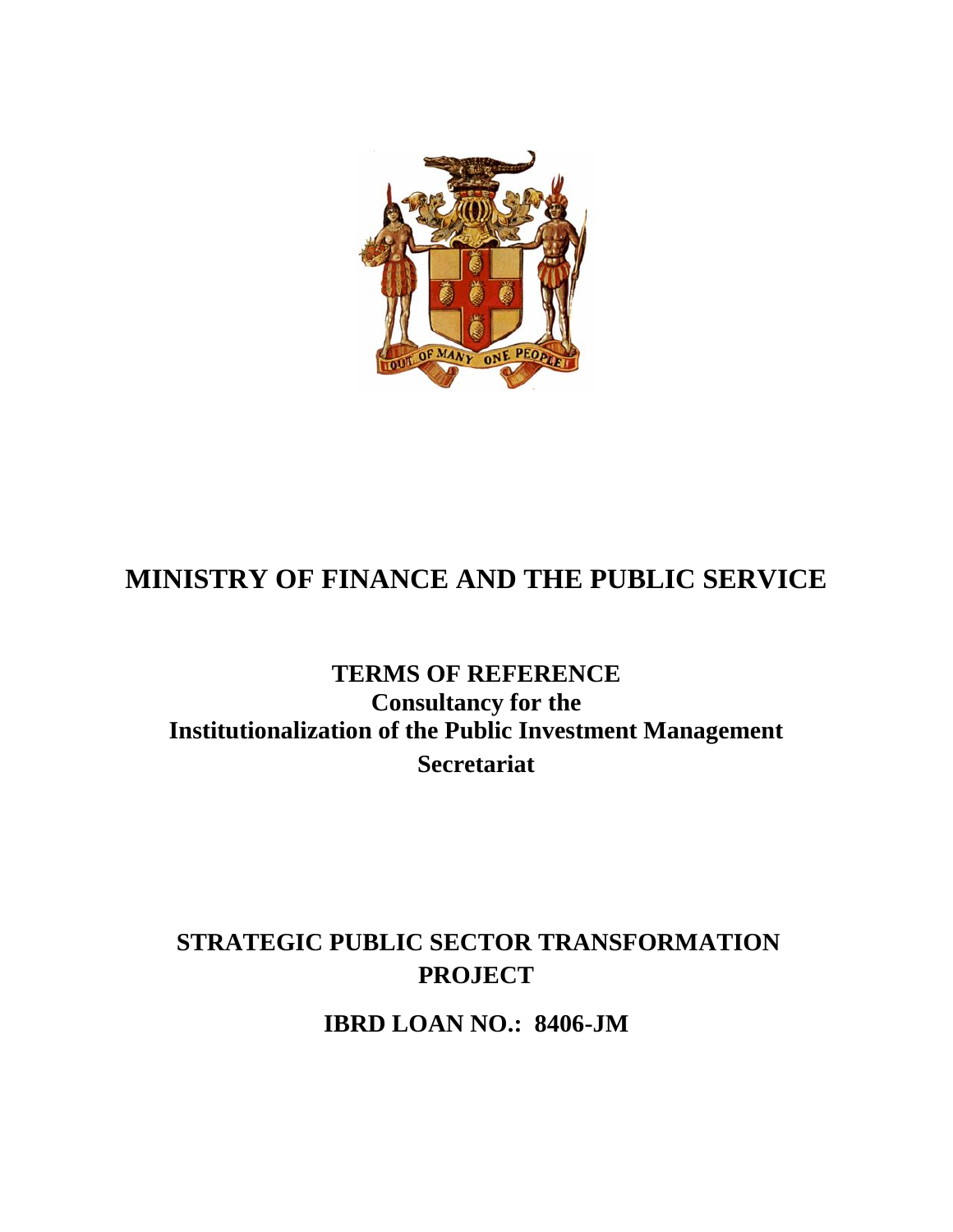## **1. RATIONALE FOR THE CREATION OF A PUBLIC INVESTMENT MANAGEMENT SYSTEM (PIMS) IN JAMAICA**

The Government has committed to strengthen Jamaica's public investment management system, as part of a comprehensive public financial management (PFM reform) agenda. This reform has seen the incorporation of public investment management as part of an enhanced fiscal governance framework that seeks to increase fiscal surpluses over time and concurrently reduce the debt to gross domestic product (GDP) ratio so that public resources can be allocated to public investment and other activities that have the potential to contribute to growth in the economy.

Cabinet Decision No X of March 2014 gave approval for the institutionalization of the Public Investment Management System (PIMS) and, in doing so, standardize the treatment of public investment across the public sector with respect to the entire project cycle.

Public investment projects are **"***investments that require planning, execution, monitoring and evaluation carried out as an integrated set of activities aimed at meeting a development objective, at a specific cost and within a defined timeframe***"** *(Section 48A, FAA Act Amendments 2014)*. The Financial Administration and Audit Act (FAA Act) (Amended), 2014<sup>1</sup> sets out the elements of the strengthened Public Investment Management System (PIMS) which will seek to create a *common framework for the preparation, appraisal, approval and management of all public investments in Jamaica, irrespective of the source of funding or procurement and implementation modalities.* A key element of the system is the Public Sector Investment Programme (PSIP); a rolling 5 year plan of Cabinet approved public investment projects.

Since these amendments, more legislative and regulatory work has been done to further refine the PIMS and, by extension, the PSIP. In February 2015, additional amendments to both the FAA and PBMA provided for exceptions to the definition of public investment. The exception limits public investment to those undertaken by entities within the specified public sector. The specified public sector is defined as the public sector minus those entities that will be certified as commercial by the Auditor General and, therefore outside of the fiscal rules, as at April 1, 2017. It is anticipated that only a few entities will qualify and the specified public sector will encompass much more than 90% of the public sector. The ambits of the PIMS and PSIP, therefore, are quite extensive in scope.

## **PUBLIC INVESTMENT MANAGEMENT COMMITTEE (PIMC)**

The PIMC is the body mandated by law to conduct the appraisal and prioritization of investment proposals and for recommending projects for approval by the Cabinet. This

 $1$  Gazette 31<sup>st</sup> day of March 2014, enacted April 1, 2014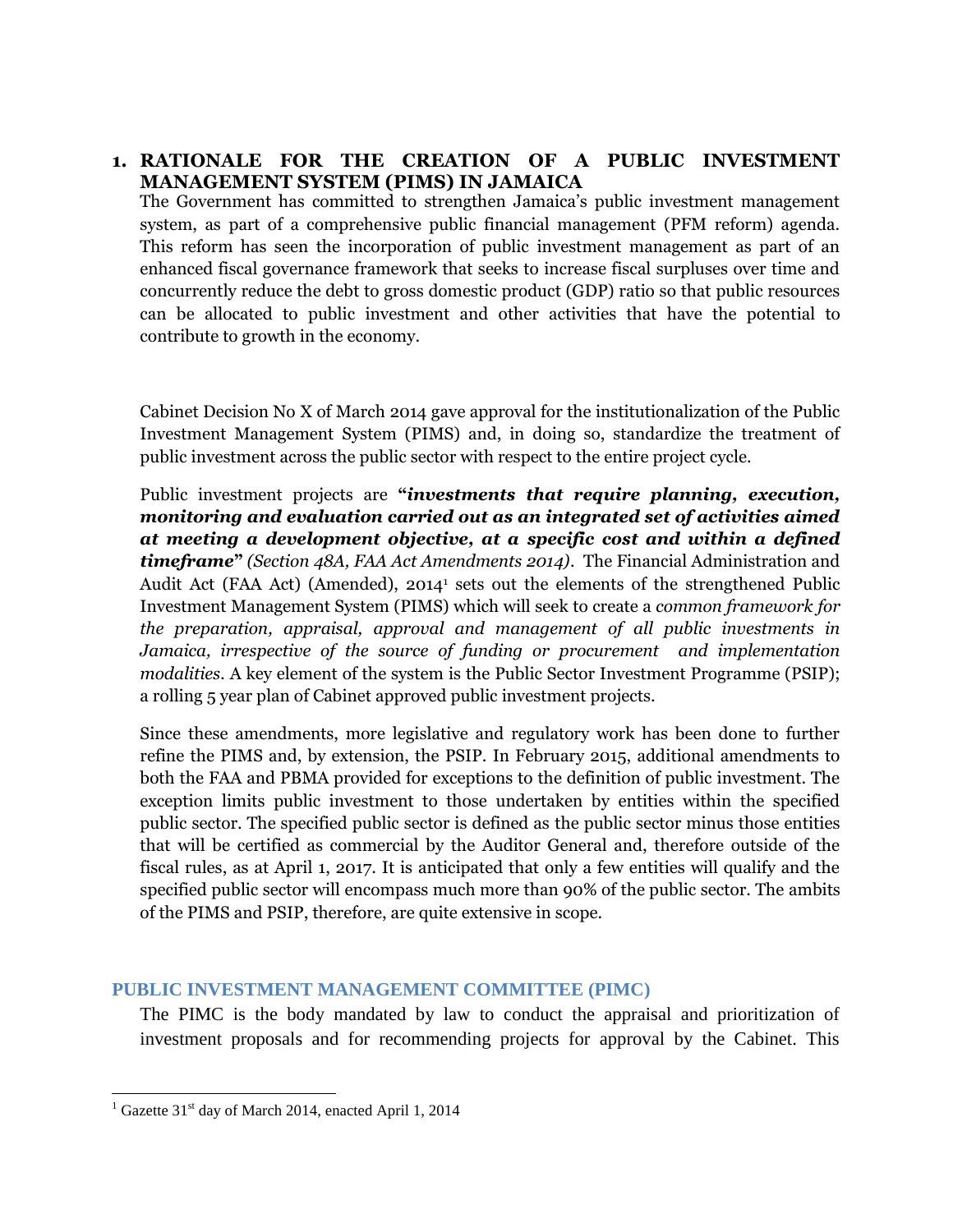Committee is chaired by the Minister of Finance, and comprises other Ministers of Government and senior-level technocrats from key development agencies

The PIMC is mandated to conduct the screening of all public investment proposals to ensure consistency with government's strategic objectives; reviewing all projects for technical, financial, economic and environmental feasibility; prioritizing projects and making recommendation to Cabinet for their inclusion in the Public Sector Investment Programme (PSIP); reviewing project performance, monitoring risks to the achievement of objectives. The PIMC is guided by a Terms of Reference (TOR) which details its scope of work and operational procedures.

#### PUBLIC INVESTMENT MANAGEMENT SECRETARIAT (PIMSEC)

The PIMC is supported by a secretariat, the PIMSEC, which is responsible for undertaking the technical work of project appraisal and advising the PIMC with respect to the viability/feasibility – (economic, technical, financial, social and natural environmental) of public investment proposals presented by public entities within the Specified Public Sector (SPS). PIMSEC's appraisals must consist of all, or most of the following elements :

Why the project is needed: the strategic justification for the proposed project, i.e. which specific policy objectives the investment is set to fulfil.

The costs and benefits to society: This assessment is typically conducted by comparing a proposed project with alternative ways of achieving the same objective, considering the sustainable ways the society can benefit over the life cycle of the investment.

How the project will be implemented and the associated risks: This should define how the project will be carried out in terms of technical design, management arrangements and approaches to procurement. It should also identify key risks, assess the potential impacts, and develop plans for mitigation and/or management.

The financial sustainability and fiscal impact of the proposed project: This appraisal should specify how the project will be financed and the expected monetary cash flows (i.e. expected expenditures/expected benefits)

Decisions on whether to proceed with a public investment project are based on accurate information about the estimated costs and benefits. The PIMSEC is responsible for identifying and managing the risk of 'optimism bias' which may come from the proposing authority. This bias, may result in an overestimation of the benefits and an underestimation of the costs of project proposals.

#### PIMSEC - TECHNICAL REVIEW COMMITTEE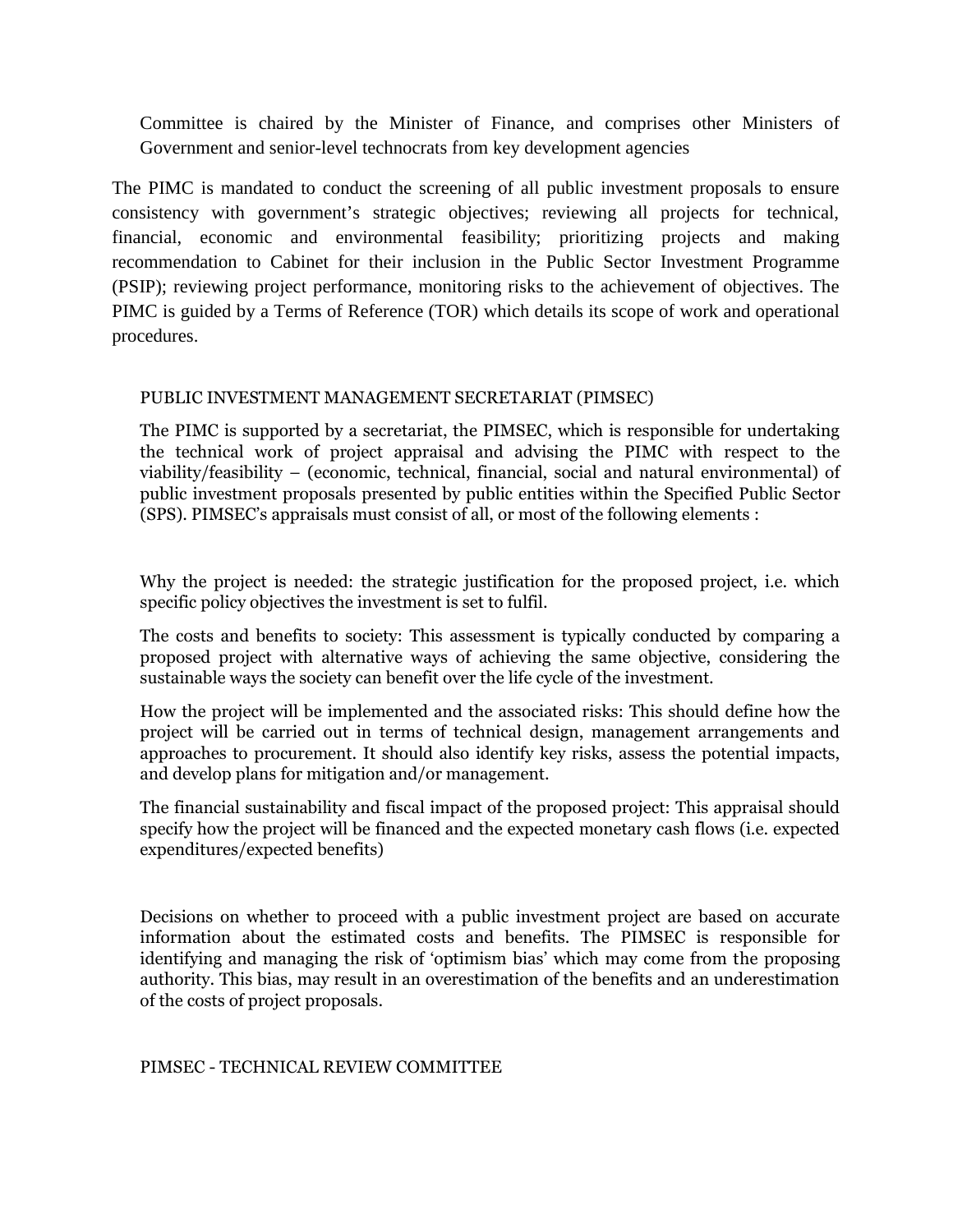The work of the Secretariat is supported by a Technical Review Committee (TRC) , comprising a cross section of subject matter experts drawn from the Ministry of Finance and The Public Service, the Office of the Cabinet, The National Environmental and Planning Agency, Planning Institute of Jamaica and the Development Bank of Jamaica. This committee is chaired by the Director General of the Planning Institute of Jamaica and provides an added layer of transparency and accountability within the PIMS.

#### PROJECT PRIORITIZATION MECHANISM

The PIMSEC is responsible for developing and maintaining a sound and transparent mechanism for the ranking of all projects which have been appraised and found to be feasible. The results of the prioritization process along with an analysis of the projects affordability and fiscal space availability must be included in the justification presented to Cabinet for the project's inclusion in the PSIP. This analysis of project affordability and fiscal space availability must extend to not only the cost directly associated with project implementation, but also the down-stream operating and maintenance costs, which will have to be funded upon completion of the project.

The prioritisation recommendation to Cabinet should provide information that allows for the following decisions:

Immediate inclusion in the PSIP in next financial year;

Inclusion in subsequent years of the PSIP;

Re-prioritization of the existing PSIP to accommodate a new project;

Deferral of the project until fiscal space becomes available.

The submission for projects proposals recommended by PIMC for the approval of Cabinet will be developed by the Ministry of Finance.

PIMSEC is currently staffed by consultants who are paid outside of the government salary structure.

#### **2. STRATEGIC PUBLIC SECTOR TRANSFORMATION PROJECT**

The Project Development Objective (PDO) is to strengthen public resource management and support selected public sector institutions in facilitating a more enabling environment for private sector growth.

#### **COMPONENTS**

| Component I:   | Strengthening the Public Investment Management System          |  |  |
|----------------|----------------------------------------------------------------|--|--|
| Component II:  | Strengthening the Budget Preparation Process and Results-Based |  |  |
|                | Budgeting (RBB)                                                |  |  |
| Component III: | Adaptive Public Sector<br>Approaches to Promote<br>Fiscal      |  |  |
| Sustainability |                                                                |  |  |
| Component IV:  | Modernizing of the Accountant's General Department             |  |  |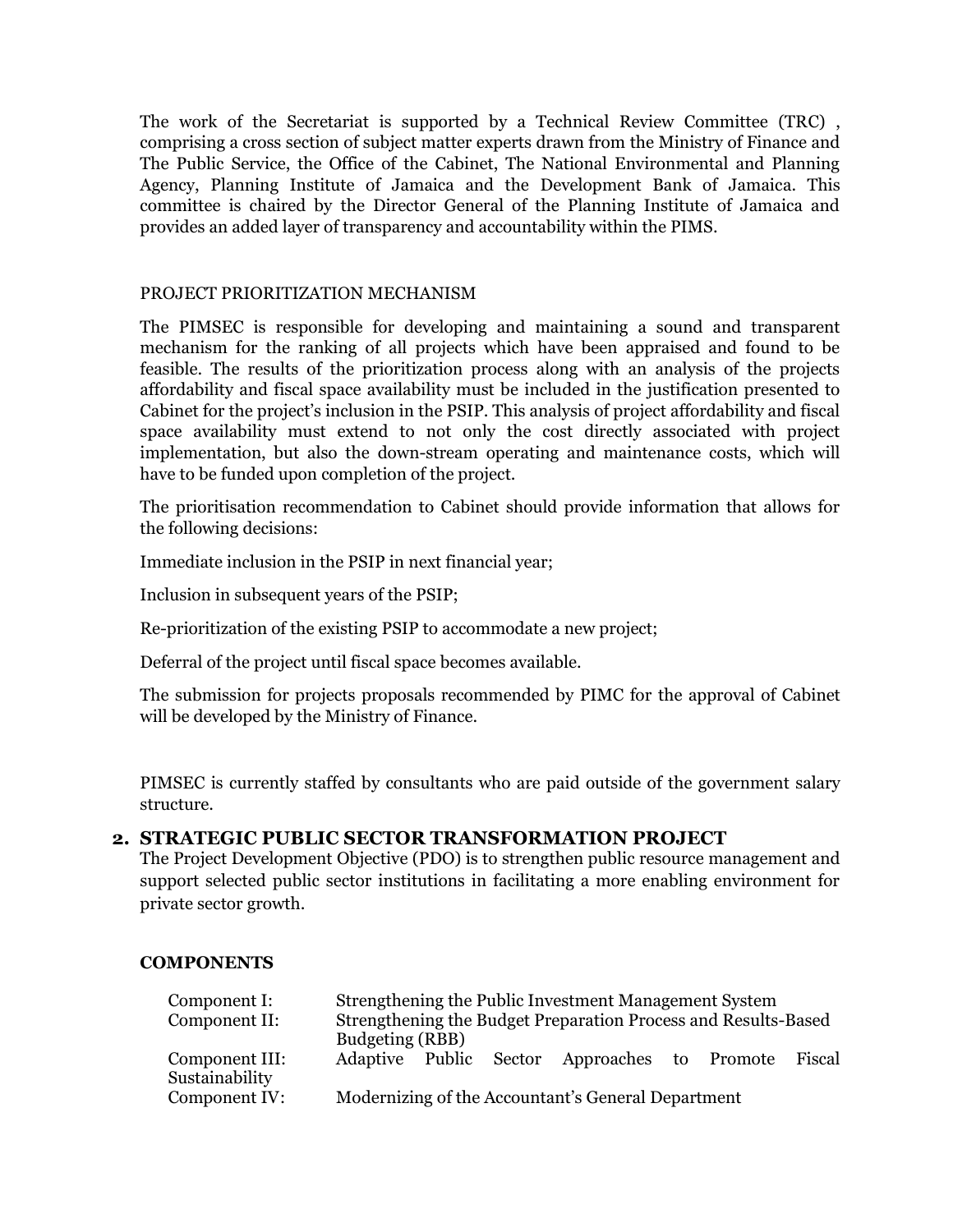| Component V:  | <b>Fostering Industrial Growth and Trade Facilitation</b> |
|---------------|-----------------------------------------------------------|
| Component VI: | <b>Project Management</b>                                 |

#### **COMPONENT I**

The objective of this component is for the PSIP to incorporate public investment projects with estimated five-year operating and maintenance costs fully linked to long term development goals and medium-term priority areas.

This component will support the GOJ reform efforts through the following activities:

- (i) migration of the current web-based database to a robust platform to manage all information about public investment across the project cycle and linked to the budgeting and financial systems of the country (expected to be compiled into IFMIS);
- (ii) design and implementation of a public investment management training program for public sector;
- (iii)reviewing legislation and carrying out dissemination activities to integrate the PIMS with the administrative systems (including procurement and human resources);

(iv)strengthening monitoring through Citizens Participation;

- (v) designing a fund for the funding of pre-investment financial and economic analysis and post-investment evaluations of the Borrower's public investments; and
- (vi) provision of technical assistance for the implementation of the Public Financial Management Action Plan.

## **3. OBJECTIVES OF CONSULTANCY**

The purpose of this assignment is to conduct a review to determine the most effective and efficient institutional and management arrangement for the functions of the Public Investment Management Secretariat (PIMSEC).

## **4. SCOPE OF WORK**

Undertake a review of the functions within the Public Investment Management Secretariat (PIMSEC) to decide on the most effective and efficient arrangements for service delivery;

The Consultant will be required to:

- Review the existing vision, mission and strategic objectives of the Ministry of Finance and the Public Service and that of the Public Expenditure Division in relation to its overall mandate to determine the best strategic alignment of PIMSEC to the MOFPS;
- Develop a strategic plan for the PIMSEC through conducting visioning sessions, development of mission statement and goals and formulation of an output map and value chain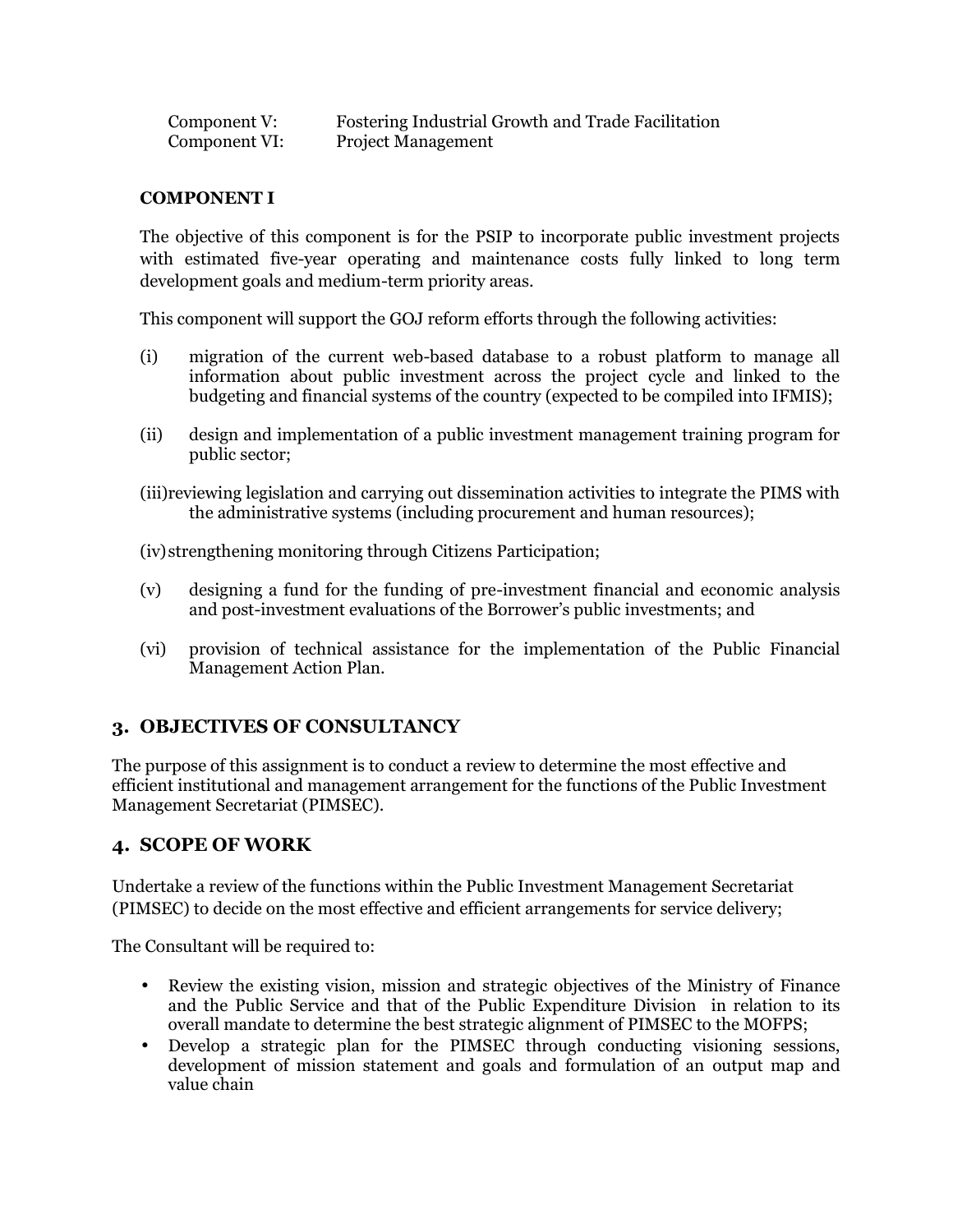- Based on the identified strategy and programmes develop a functional design for the institution
- Based on the functional design determine the best institutional arrangement to support the achievement of the stated strategic mandate
- Develop the appropriate organizational chart to support the institutional design
- Review legislation, regulations and policies around PIMSEC and the PIMS generally to determine if they support the current thinking and operations of the entity and make recommendations for amendments, if required;
- Review the operations of the PIMSEC to identify activities that support or do not support its mandate, and determine organizational overlaps and duplications that may exist among the wider portfolio or with other GOJ entities;
- Analyze the Strengths, Challenges, Opportunities and Threats (SCOT Analysis) of PIMSEC in relation to its current operations and performance;
- Conduct consultations with key stakeholders within the PIMSEC, in the Ministry of Finance and across the public service to determine client views of the services of the entity;
- In light of the mission, strategic objectives, stakeholder consultations and the SCOT analysis, review the appropriateness of the current operating model and make recommendations where necessary;
- Develop a draft framework documenting the key required skills and competencies with clear identification of any new skills and competencies that would arise under the recommended operational model
- Recommend organizational changes based on findings and international best practice;
- Identify the best arrangement for the provision of support services (human resource management, office services, etc.) for the PIMSEC

## **5. METHODOLOGY**

The exercise to be undertaken by the Consultant will be informed by this Terms of Reference, the Preliminary Assessment already conducted, the Technical and Financial Proposals received from the Consultant, and any negotiations conducted following the selection of the Consultant.

The Consultant will be required to prepare a detailed methodology and work plan indicating how the objectives of the assignment will be achieved, and the support required from the Ministry.

| <b>Key Deliverables</b> |                                                                                         | <b>Proposed Timeline</b>             | <b>Standard for Delivery</b>                                                                                                                                                                                                                                                  |
|-------------------------|-----------------------------------------------------------------------------------------|--------------------------------------|-------------------------------------------------------------------------------------------------------------------------------------------------------------------------------------------------------------------------------------------------------------------------------|
| 1.                      | Work Plan and associated<br>Gantt Chart outlining the<br>assignment to be<br>undertaken | 2 weeks after signing<br>of contract | A time-bound Work Plan in Microsoft<br>Word identifying activities,<br>methodology and required resources,<br>this should be linked to a Gantt<br>outlining tasks, duration and start and<br>end dates. The format of the<br>document should be agreed prior to<br>submission |
|                         | 2. Draft Report on the<br>Institutionalization of<br><b>PIMSEC</b>                      | To be determined by<br>the work plan | The report should include at a<br>minimum:                                                                                                                                                                                                                                    |

#### **6. DELIVERABLES**